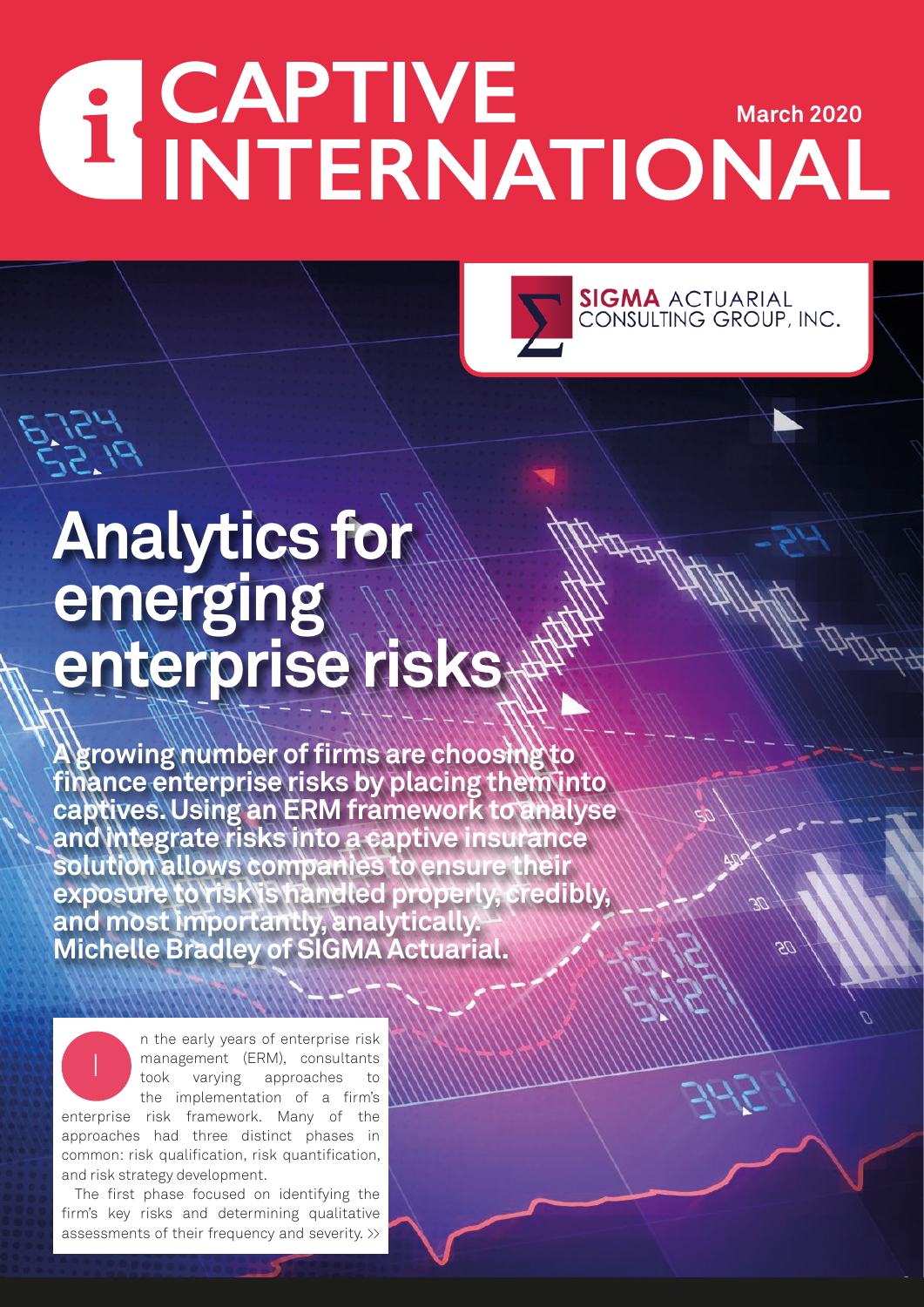**2 SIGMA** WWW.CAPTIVEINTERNATIONAL.COM

The second phase moved to an in-depth analysis and quantification of these risks, often involving statistical modelling and confidence level analyses. The strategy and implementation phase focused on new, alternative ways of mitigating and financing risks, often seeking to combine them into a single portfolio.

Prior to the introduction of ERM, many of these risks had never been specifically addressed, or even reviewed. While the types of risks identified in this process continue to shift and expand, the framework for identifying and assessing them still relies on the same three phases. More than ever, though, firms are choosing to finance enterprise risks by placing them into captive insurance companies.

The steps for placing these risks into a captive parallel the three phases. After a risk is identified, quantified, and indicated to be appropriate for the captive, the programme is structured to incorporate the risk. The quantification stage occurs both before the risk is placed in the captive (loss projections and premium calculations) and after the risk is placed into the captive (ongoing loss projections and reserve analyses).

Creating the pre-captive loss projections will likely be an iterative process, as multiple loss scenarios with specific policy types (claims-made vs occurrence) and retention assumptions are often considered. Once created, though, these loss projections serve as analytic guidance, informing the programme structure for the risk and ultimately serving as the basis for post-formation analysis.

### **Initial data considerations**

The data available when completing the initial loss projections may be limited or difficult to obtain. When collecting data for new or emerging risks, the following suggestions may be helpful:

Collect any internal loss data that has been maintained for a risk. For example, if the risk is "loss of key customer", what internal records show that loss history over the last several years? Even if very limited, this data can be useful in determining appropriate frequency assumptions. For previously insured risks, loss runs are sufficient.

Review the risk for appropriate exposure base information. Using cyber risk as an example, is data maintained regarding the number of electronic transactions? Similarly, for warranty risks, is the amount of product sold or manufactured by year available?



transferring the risk in the insurance market. A market quote for a similar programme structure can provide significant support for additional analytics.

Obtain qualitative input from management and key personnel on the anticipated frequency and severity of the risk, based on internal observations as well as peer discussions. This might be accomplished informally via discussion or through a brief questionnaire.

Discuss what appropriate industry benchmark data might be available to supplement the actual data. For example, if parametric wind is being assessed, historical windspeed data for the region should be available.

## **Initial analytical considerations**

If the data is credible, standard actuarial approaches (eg, development methods or loss ratio analytics) may prove to be reasonable. However, risks of this nature are often low in frequency and potentially high in severity, requiring non-traditional analytical approaches, such as simulations using frequency and severity distributions. When preparing initial loss projections for risks with limited data or low frequency, the following should be considered to help determine methodology:

Frequency and severity parameters may be estimated based on unique data and qualitative information, then supplemented with industry

*"The core processes of ERM provide captives with a reliable framework on an initial and an ongoing basis."*